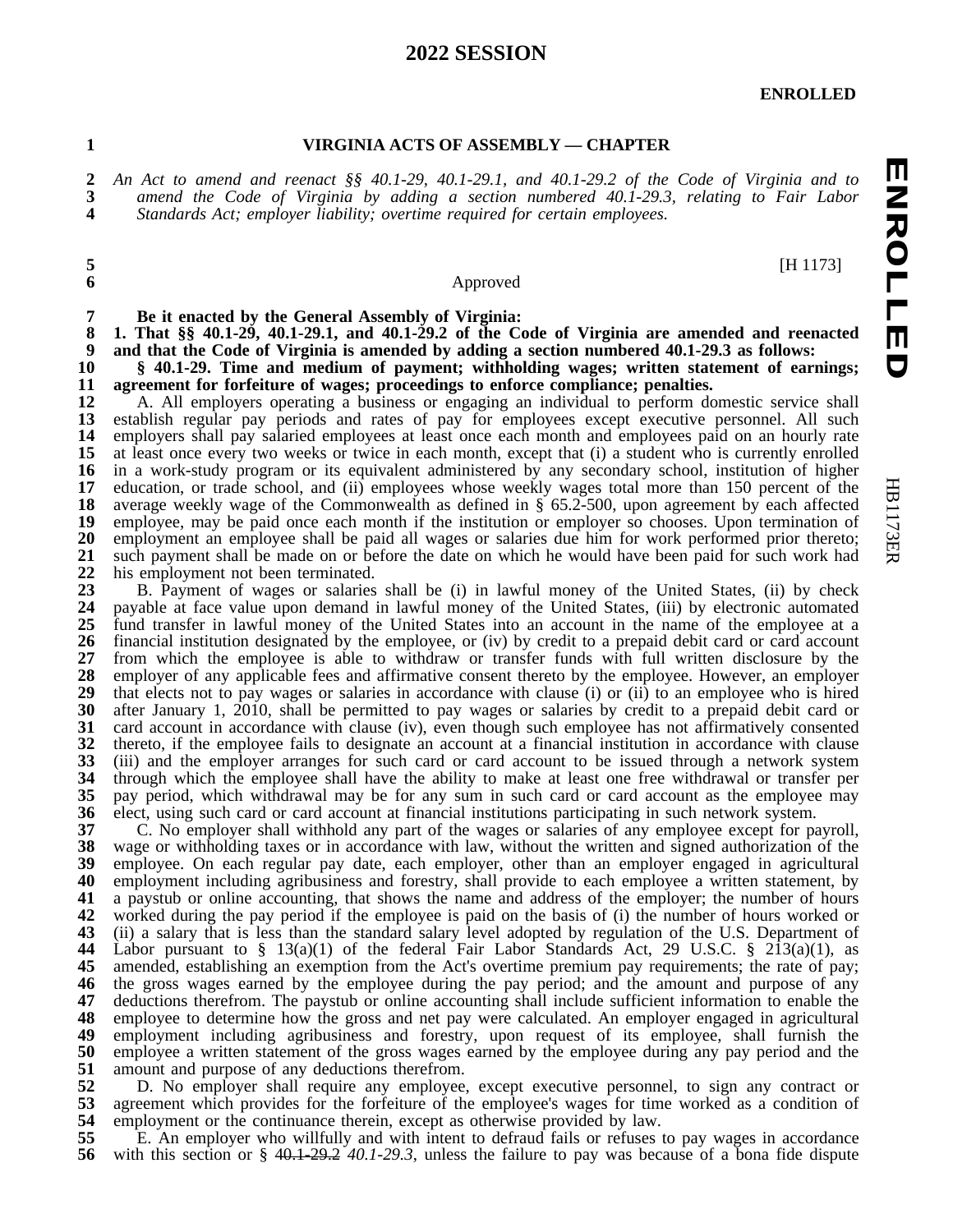**57** between the employer and its employee:<br>**58** 1. To an employee or employees is g

58 1. To an employee or employees is guilty of a Class 1 misdemeanor if the value of the wages earned 59 and not paid by the employer is less than \$10,000; and **59** and not paid by the employer is less than \$10,000; and **60** 2. To an employee or employees is guilty of a Cla

**60** 2. To an employee or employees is guilty of a Class 6 felony (i) if the value of the wages earned **61** and not paid is \$10,000 or more or (ii) regardless of the value of the wages earned and not paid, if the conviction is a second or subsequent conviction under this section or  $\frac{8}{3}$  40.1-29.2 40.1-29.3. **62** conviction is a second or subsequent conviction under this section or § 40.1-29.2 *40.1-29.3*.

**63** For purposes of this section, the determination as to the "value of the wages earned" shall be made **64** by combining all wages the employer failed or refused to pay pursuant to this section and § 40.1-29.2 **65** *40.1-29.3*.

 F. The Commissioner may require a written complaint of the violation of this section or  $\frac{240.1-29.2}{200}$  and, with the written and signed consent of an employee, may institute proceedings on behalf of an and, with the written and signed consent of an employee, may institute proceedings on behalf of an employee to enforce compliance with this section or  $\frac{1}{2}$  40.1–29.2, and to collect any moneys unlawfully employee to enforce compliance with this section or  $\frac{2}{5}$  40.1-29.2, and to collect any moneys unlawfully withheld from such employee that shall be paid to the employee entitled thereto. In addition, following withheld from such employee that shall be paid to the employee entitled thereto. In addition, following the issuance of a final order by the Commissioner or a court, the Commissioner may engage private counsel, approved by the Attorney General, to collect any moneys owed to the employee or the counsel, approved by the Attorney General, to collect any moneys owed to the employee or the 72 Commonwealth. Upon entry of a final order of the Commissioner, or upon entry of a judgment, against Commonwealth. Upon entry of a final order of the Commissioner, or upon entry of a judgment, against the employer, the Commissioner or the court shall assess attorney fees of one-third of the amount set **74** forth in the final order or judgment. forth in the final order or judgment.<br>**75** G. In addition to being subject t

 G. In addition to being subject to any other penalty provided by the provisions of this section, any **76** employer who fails to make payment of wages in accordance with subsection A or  $\frac{8}{3}$  40.1-29.2 shall be employer who fails to make payment of wages in accordance with subsection A  $\leftrightarrow$   $\frac{1}{29.2}$  shall be liable for the payment of all wages due, and an additional equal amount as liquidated damages, plus interest at an annual rate of eight percent accruing from the date the wages were due. interest at an annual rate of eight percent accruing from the date the wages were due.<br>**79** H. Any employer who knowingly fails to make payment of wages in accordance

**79** H. Any employer who knowingly fails to make payment of wages in accordance with subsection A **80** or § 40.1–29.2 40.1–29.3 shall be subject to a civil penalty not to exceed \$1,000 for each violation. The **80** or § 40.1-29.2 *40.1-29.3* shall be subject to a civil penalty not to exceed \$1,000 for each violation. The 81 Commissioner shall notify any employer that the Commissioner alleges has violated any provision of 82 this section or § 40.1-29.2 40.1-29.3 by certified mail. Such notice shall contain a description of the 82 this section or § 40.1-29.2 40.1-29.3 by certified mail. Such notice shall contain a description of the alleged violation. Within 15 days of receipt of notice of the alleged violation, the employer may request 83 alleged violation. Within 15 days of receipt of notice of the alleged violation, the employer may request an informal conference regarding such violation with the Commissioner. In determining the amount of 84 an informal conference regarding such violation with the Commissioner. In determining the amount of 85 any penalty to be imposed, the Commissioner shall consider the size of the business of the employer 85 any penalty to be imposed, the Commissioner shall consider the size of the business of the employer charged and the gravity of the violation. The decision of the Commissioner shall be final. Civil penalties 86 charged and the gravity of the violation. The decision of the Commissioner shall be final. Civil penalties owed under this section shall be paid to the Commissioner for deposit into the general fund of the State **87** owed under this section shall be paid to the Commissioner for deposit into the general fund of the State **88** Treasurer. The Commissioner shall prescribe procedures for the payment of proposed assessments of **89** penalties that are not contested by employers. Such procedures shall include provisions for an employer **90** to consent to abatement of the alleged violation and pay a proposed penalty or a negotiated sum in lieu of such penalty without admission of any civil liability arising from such alleged violation. **91** of such penalty without admission of any civil liability arising from such alleged violation.<br>**92** I. Final orders of the Commissioner, the general district courts, or the circuit courts may

1. Final orders of the Commissioner, the general district courts, or the circuit courts may be recorded, **93** enforced, and satisfied as orders or decrees of a circuit court upon certification of such orders by the **93** enforced, and satisfied as orders or decrees of a circuit court upon certification of such orders by the **94** Commissioner or the court as appropriate.<br>**95** I. In addition to any civil or criminal

 J. In addition to any civil or criminal penalty provided by this section, and without regard to any exhaustion of alternative administrative remedies provided for in this section, if an employer fails to pay wages to an employee in accordance with this section of  $\frac{1}{2}$ , the employee may bring an action. wages to an employee in accordance with this section or  $\frac{1}{2}$ , the employee may bring an action, **98** individually, jointly, with other aggrieved employees, or on behalf of similarly situated employees as a individually, jointly, with other aggrieved employees, or on behalf of similarly situated employees as a collective action consistent with the collective action procedures of the Fair Labor Standards Act. 29 collective action consistent with the collective action procedures of the Fair Labor Standards Act, 29 100 U.S.C. § 216(b), against the employer in a court of competent jurisdiction to recover payment of the U.S.C. § 216(b), against the employer in a court of competent jurisdiction to recover payment of the 101 wages, and the court shall award the wages owed, an additional equal amount as liquidated damages, 102 plus prejudgment interest thereon as provided in subsection G, and reasonable attorney fees and costs. If plus prejudgment interest thereon as provided in subsection G, and reasonable attorney fees and costs. If **103** the court finds that the employer knowingly failed to pay wages to an employee in accordance with this the court finds that the employer knowingly failed to pay wages to an employee in accordance with this **104** section of  $\frac{1}{2}$ , the court shall award the employee an amount equal to triple the amount of section or § 40.1-29.2, the court shall award the employee an amount equal to triple the amount of **105** wages due and reasonable attorney fees and costs. 105 wages due and reasonable attorney fees and costs.<br>106 K. As used in this section, a person acts "know"

 K. As used in this section, a person acts "knowingly" if the person, with respect to information, (i) has actual knowledge of the information, (ii) acts in deliberate ignorance of the truth or falsity of the 108 information, or (iii) acts in reckless disregard of the truth or falsity of the information. Establishing that 109 a person acted knowingly shall not require proof of specific intent to defraud. a person acted knowingly shall not require proof of specific intent to defraud.<br>**110** L. An action under this section of  $\frac{29.2}{29.2}$  shall be commenced within

**110** L. An action under this section or  $\frac{2}{5}$  40.1-29.2 shall be commenced within three years after the cause 111 of action accrued. The period for filing is tolled upon the filing of an administrative action under 111 of action accrued. The period for filing is tolled upon the filing of an administrative action under 112 subsection F until the employee has been informed that the action has been resolved or until the 112 subsection F until the employee has been informed that the action has been resolved or until the employee has withdrawn the complaint, whichever is sooner. **113** employee has withdrawn the complaint, whichever is sooner.<br>**114** § 40.1-29.1. Investigations of employers for nonpaymen

# **114 § 40.1-29.1. Investigations of employers for nonpayment of wages.**

**115** If in the course of an investigation of a complaint of an employer's failure or refusal to pay wages in **116** accordance with the requirements of § 40.1-29 or 40.1-29.2, the Commissioner acquires information **116** accordance with the requirements of § 40.1-29 or 40.1-29.2, the Commissioner acquires information creating a reasonable belief that other employees of the same employer may not have been paid wages **117** creating a reasonable belief that other employees of the same employer may not have been paid wages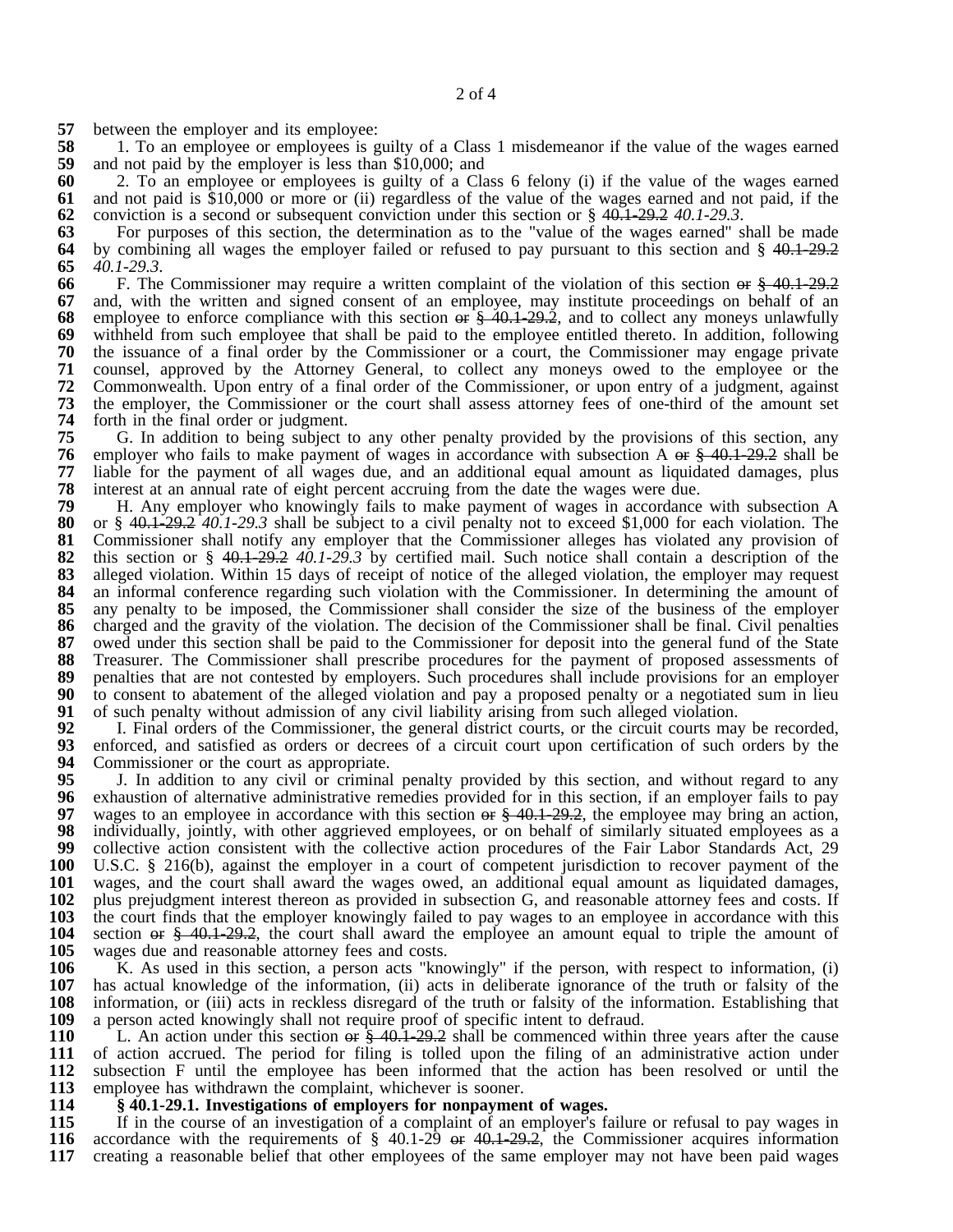HB1173ER

**HB1173ER** 

 in accordance with such requirements, the Commissioner shall have the authority to investigate whether the employer has failed or refused to make any required payment of wages to other employees of the employer as required by § 40.1-29 or 40.1-29.2. If the Commissioner finds in the course of such **121** investigation that the employer has violated a provision of § 40.1-29 or 40.1-29.2, the Commissioner investigation that the employer has violated a provision of § 40.1-29 or 40.1-29.2, the Commissioner 122 may institute proceedings on behalf of any employee against his employer. Such proceedings shall be may institute proceedings on behalf of any employee against his employer. Such proceedings shall be undertaken in accordance with the provisions of § 40.1-29, except that the Commissioner shall not undertaken in accordance with the provisions of § 40.1-29, except that the Commissioner shall not **124** require a written complaint of the violation or the written and signed consent of any employee as a require a written complaint of the violation or the written and signed consent of any employee as a **125** condition of instituting such proceedings. condition of instituting such proceedings.

 **§ 40.1-29.2. Employer liability.** 127 A. As used in this section:<br>128 Employ includes to perm

"Employ" includes to permit or suffer to work.

 "Employee" means any individual employed by an employer, including employees of derivative carriers within the meaning of the federal Railway Labor Act, 45 U.S.C. § 151 et seq. "Employee" does not include the following: (i) any individual who volunteers solely for humanitarian, religious, or 132 community service purposes for a public body, church, or nonprofit organization that does not otherwise<br>133 employ such individual, (ii) any person who is exempt from the federal overtime wage pursuant to 29 employ such individual, (ii) any person who is exempt from the federal overtime wage pursuant to 29 **134** U.S.C. § 213(a), and (iii) any person who meets the exemptions set forth in 29 U.S.C. § 213(b)(1) or U.S.C. § 213(a), and (iii) any person who meets the exemptions set forth in 29 U.S.C. § 213(b)(1) or 213(b)(11).<br>**136** <del>"Employ"</del>

 "Employer" means any person acting directly or indirectly in the interest of an employer in relation to an employee. "Employer" does not include any labor organization, other than when acting as an employer; anyone acting in the capacity of officer or agent of such labor organization; or any carrier subject to the federal Railway Labor Act, 45 U.S.C. §§ 151 through 188, except derivative carriers within the meaning of the federal Railway Labor Act.

 "Person" means an individual, partnership, association, corporation, business trust, legal representative, any organized group of persons, or the Commonwealth, any of its constitutional officers, agencies, institutions, or political subdivisions, or any public body. This definition constitutes a waiver of sovereign immunity by the Commonwealth.<br>**145** "Wages" means the same as that term is de-

**145** "Wages" means the same as that term is defined in § 40.1–28.9.<br>**146** "Workweek" means a fixed and regularly occurring period of 16

 "Workweek" means a fixed and regularly occurring period of 168 hours or seven consecutive 24-hour periods. It need not coincide with the calendar week and may begin on any day and at any hour. The beginning of the workweek may be changed if the change is intended to be permanent and is not designed to evade the overtime requirements of this section.<br>**150** B. For any hours worked by an employee in excess of 4

150 B. For any hours worked by an employee in excess of 40 hours in any one workweek, an employer 151 shall pay such employee an overtime premium at a rate not less than one and one-half times the shall pay such employee an overtime premium at a rate not less than one and one-half times the employee's regular rate, pursuant to 29 U.S.C. § 207. An employee's regular rate shall be calculated as 153 follows:<br>154 <del>1.</del> Fe

 1. For employees paid on an hourly basis, the regular rate is the hourly rate of pay plus any other non-overtime wages paid or allocated for that workweek, excluding any amounts that are excluded from the regular rate by the federal Fair Labor Standards Act, 29 U.S.C. § 201 et seq., and its implementing regulations, divided by the total number of hours worked in that workweek.<br>**158** 2. For employees paid on a salary or other regular basis, the regular rate

 2. For employees paid on a salary or other regular basis, the regular rate is one-fortieth of all wages paid for that workweek.

 C. For fire protection or law-enforcement employees of any public sector employer for whom 29 U.S.C. § 207(k) applies, such employer shall pay an overtime premium as set forth in this section for (i) all hours worked in excess of the threshold set forth in 20 U.S.C. § 207(k) and (ii) any additional hours **163** such employee worked or received as paid leave as set forth in subsection A of § 9.1–701. such employee worked or received as paid leave as set forth in subsection A of § 9.1-701.<br>**164** D. An employer may assert an exemption to the overtime requirement of this section

164 D. An employer may assert an exemption to the overtime requirement of this section for employees who meet the exemptions set forth in 29 U.S.C.  $\frac{1}{2}$  213(a)(1) or for employees who meet the exemptions who meet the exemptions set forth in  $29 \text{ U.S.C. }$   $\frac{6}{5}$   $213(a)(1)$  or for employees who meet the exemptions set forth in 29 U.S.C. §§ 213(b)(1) or 213(b)(11).

 E. No agency, institution, political subdivision, or public body that complies with the requirements of **168** 29 U.S.C.  $\frac{5}{5}$  207(k) and  $\frac{5}{5}$  9.1-701 shall be deemed to have violated subsection B with respect to fire **169** suppression or law enforcement employees covered by such statutes. **169** suppression or law-enforcement employees covered by such statutes.<br>**170** E. Any employer that violates the overtime wage *pay* requirement

 F. Any employer that violates the overtime wage *pay* requirements of this section *the federal Fair* 171 Labor Standards Act of 1938, 29 U.S.C. § 201 et seq., as amended, and any regulations, guidance, or<br>172 rules adopted pursuant to the overtime pay provisions of such federal act or any related governing case rules adopted pursuant to the overtime pay provisions of such federal act or any related governing case *law* shall be liable to the employee for all *the applicable* remedies, damages, or other relief available *under the federal Fair Labor Standards Act* in an action brought under *pursuant to the process in* **175** subsection J of § 40.1-29. For the *purposes of this section, "employer" and "employee" shall have the*  subsection J of § 40.1-29.*For the purposes of this section, "employer" and "employee" shall have the meanings ascribed to them under the federal Fair Labor Standards Act and all applicable exemptions, overtime calculation methods, methods of overtime payment, or other overtime provisions within the federal Fair Labor Standards Act and any attendant regulations, guidance, or rules shall apply. Any*